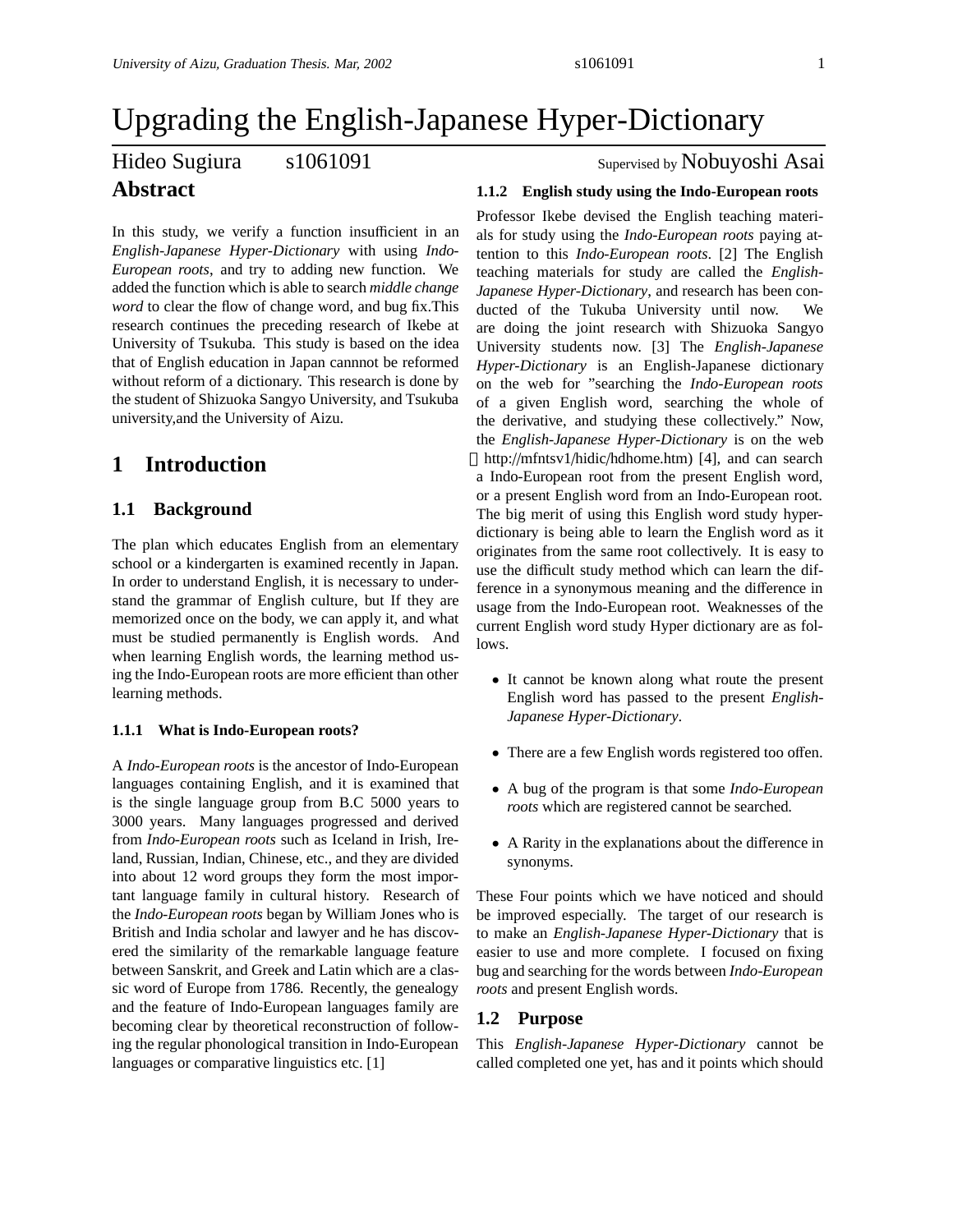still be improved partly. An english word did not become its present form from a Indo-European root suddenly. It became the present form through various routes, such as Germanic language, old English, and Greek. We cannot know along what route the present English word has passed by the present *English-Japanese Hyper-Dictionary*. One bug in the program is that there are some *Indo-European roots* which cannot be searched from among the words registered, and there are a few words registered too often, and The explanation about the difference in synonyms is not detailed. These four points should be improved in particular. The target of our research is to make an English word study hyperdictionary easier to use, and to be more completed. In these points which should be improved, I researched that correct the bug on the program, and possible to search the middle words between *Indo-European roots* and present English words. About the increase in a registration word, and the addition of synonyms and detailed explanation of that, please refer to a paper by Hoshino and Yamanaka who studied the English word study hyper-dictionary with me. [5], [6]

## **2 Discussion**

#### **2.1 Necessarity of this research**

The purpose of this research is to make an English word study hyper-dictionary easier and more practical to use. The greatest selling point of an English word study hyper-dictionary is it can give a story to a word by classifying it according to its root. We will be interested in English words by these stories. However, if a English word study hyper-dictionary is used, it may be difficult to imagine the path by which a present word is produced from this root. In the case of a synonym, in spite of seeing the flow from a Indo-European root and judging the difference in delicate use, the flow can seldom be seen. A concrete example is shown below [7].

#### **2.1.1 The result when searching a English word with the present English word study hyperdictionary**

The words *abandon*, *forsake*, *desert*, etc. all have the meaning abandon. First, when referring to *abandon* in a present hyper-dictionary, the Indo-European root is *bh#a-2*, and the meaning is to talk, declare. Next, when *forsake* is searched (Figure: 1), Indo-European root is *s#ag-*, and the meaning is discovered. The last *desert*'s Indo-European root is *ser-3*, and the meaning is 1 sequence and securing. Probably, it will be very difficult to visualize the difference in meaning between each word and the difference in use from only this information. The story between each word and their *Indo-European roots*

are all difficult to visualize. We think the reason for this problem is information in the *English-Japanese Hyper-Dictionary* are only present English and *Indo-European roots*.

| 自動培養情報を用いた英単語学習ハイパー評書 - Netscape 6<br>同 医<br>w                                                                                                                                                                                                                                                                   | <b>AGR</b> |
|------------------------------------------------------------------------------------------------------------------------------------------------------------------------------------------------------------------------------------------------------------------------------------------------------------------|------------|
| 印刷語根について<br>類義語リスト<br>印歌語根リスト<br>HOME<br>機頭辞リスト<br>[語幹リスト] 登録されている類義語のリスト                                                                                                                                                                                                                                        |            |
| 英単語から検索<br>forsake<br>$(17.5 - 1)$<br>[ω]/ 捨てる。捨て去る。見捨てる。放棄する。<br>(習慣を)やめる<br>forsake<br>印度北海根<br>この印刷紙を<br>探し出すことを表す。おかの由来として、非難・争い。<br>消去<br>棉装调除<br>silor-<br>- 自欧語根から検索<br>印取語根 (前方一致)<br>検索開始 消去<br>英里浜から検索<br>、て始まる英単<br>の挨捕が見つか<br>forsake"<br>りました、英単語をク<br>リックすると、その単語<br>の説明を表示します。<br>forsake<br>Test |            |
| □ → & 9' 53 http://163.143.174.142/scripts/cgi/sh.exe/Hiwordinf.exe?speli=forsake:0                                                                                                                                                                                                                              | $-100$     |

Figure 1: Case of serching forsake

#### **2.1.2 The result when adding the middle change word and searching an English word**

In order to solve this problem, we investigate the language in the middle changing from an Indo-European root to the present word. The flow of *abandon* is from *bh#a-2* through the old French *ban*; then it became the present form *abandon*. We can be reminded that the meaning of ban is from *bh#a-2* which meaning is talking or meeting, and set to a meaning called the summons for military business. We can imagine that a military command does not depend on individual convenience, having been set to *abandon* from the meaning of abandoning individual convenience unavoidably. Next, in the word *forsake*, the Indo-European root is *s#ag-* meaning discovered (table1: 1), and it becomes old English *forsacan* the meaning is stop spontaneously(discovering). This becomes its present English word *forsake*. Finally, *desert* became the *ser-3* the meaning prepared and 1 sequence; it becomes the Latin *serere*, meaning securing of arguing, and became the present word *desert*. If the three above words are viewed, the change of a word is clearer than with only a Indo-European root and the present English word. Next, we call the *middle change word* which is the language between Indo-European root and present words generically.

#### **2.2 Input to database**

We say that a *middle change word* makes more clear the flow of word change in 2.1.2. Then, the middle change word in stored the database which flows the word having synonym. Synonym is important to the flow of word change to understand the delicate difference of meaning.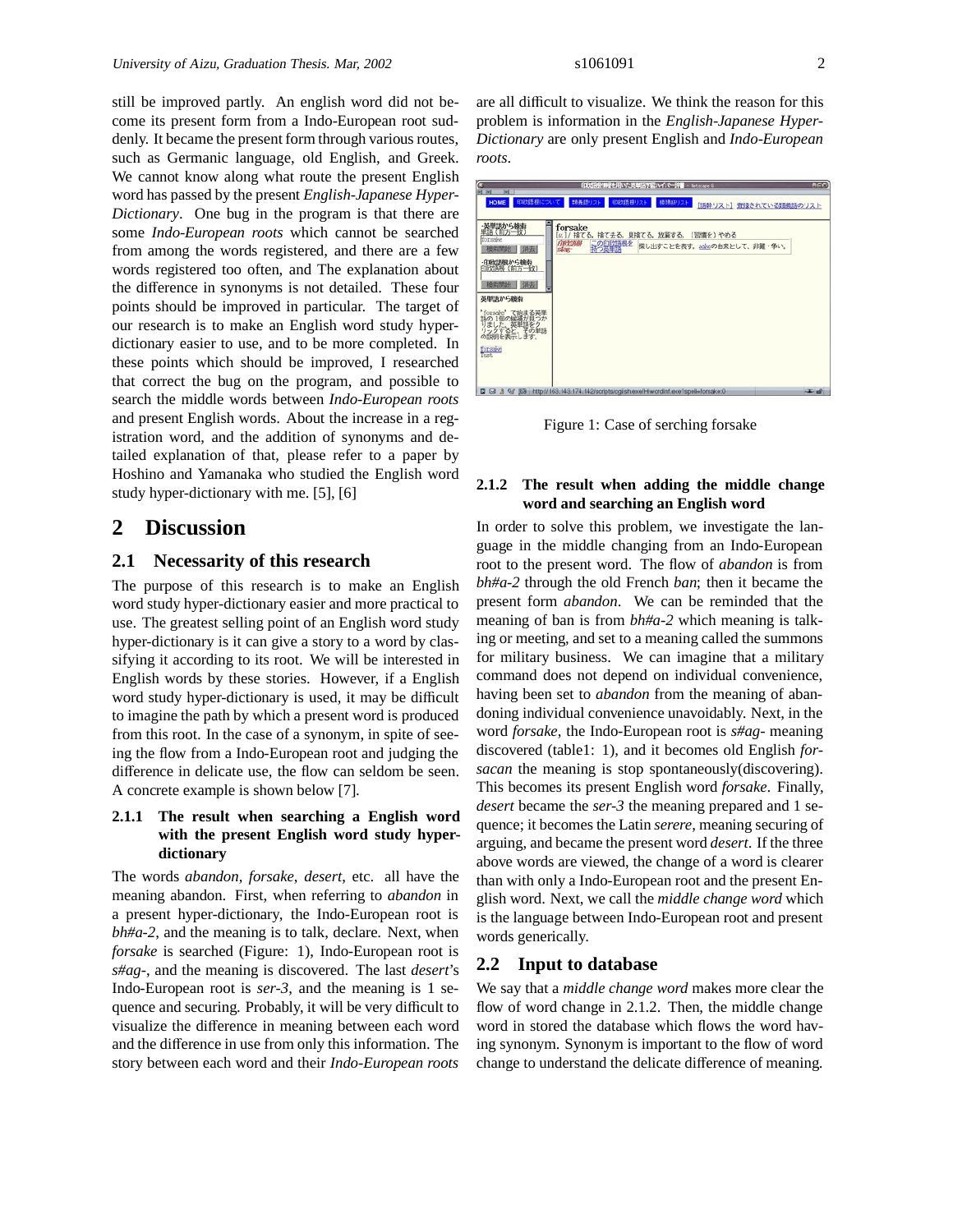Table 1: Information of forsake in AHD

| $s\#ag$ - To seek out.              |
|-------------------------------------|
| FORSAKE, from Old English forsacan, |
| to renounce, refuse                 |

For this purpose a relational database *Microsoft Access* is used.

#### **2.2.1 What middle changes word of the present English word did we investigated?**

A list of the words which have the *middle change word* is the *Learner's Progressive English-Japanese Dictionary Second Edition* (Shogakukan). [8] In this dictionary, if a word has a synonym explained, other synonyms are shown in another window.(table: 2)

Table 2: Information of synonym in English-Japanese dictionary



In this research, we added to a database to the *middle change word* with synonyms indicated by this dictionary.

#### **2.2.2 Explanation of database relation**

We explain the relation of the *middle change word* in the database. The relation of the database *word master* which has stored the English word was as follows.

• Word master [spelling, headline distinction, comment, word root1, word root2, word root3, word root4, prefix1, prefix2, stem]

The attribute of root1-4 or prefix1-2 takes the integer value which marks the Indo-European root and prefix. If an English word has some Indo-European root or prefix, it takes these data from each attribute 1-4, and if not, it takes -1 not to take the null value. We added the relation of middle change word to the above relation, which became the following:

• Word master [spelling, headline distinction, comment, word root1, word root2, word root3, word

root4, middle word1, middle word2, prefix1, prefix2, stem]

The attribute of the middle word1-2 takes the integer value to indicate the middle change words such as that of root1-4 or prefix1-2. If an English word does not have a *middle change word*, it takes -1 not to take null value.

• middle word [distinction, spelling, meaning]

Distinction is made of the consecutive numbers of the *middle change word*, and they used to attach in order to increase the efficiency of the work which treats the *middle change word*. Also, this distinction has the same contents as the attribute of middle word 1-2 in relation of the database *word master* which has the present English word stored. Since the character which cannot be treated in the usual European-languages font is contained in the notation of the *middle change word*, it is replaced as follows:



Figure 2: Replaced font table

#### **2.2.3 The realization method of the English word study hyper-dictionary on WWW**

In order to realize an *English-Japanese Hyper-Dictionary* on WWW, an environment which enables use of a relational database system from a WWW server is required. The present *English-Japanese Hyper-Dictionary* has planned the convenience of research using the original server (IIS) installed in the computer which our laboratory owns. However, by this research, we thought that it was better to use another server which operates lightly by the local host, because we need to test the English word study hyper-dictionary program, and it is easy to setup server by GUI. For the above reason, an environment which operates the WWW server was used, and the system of English word study hyper-dictionary used at the time of this research is as follows:

- *OS Microsoft WindowsNT (Microsoft)*
- *WWW server AN HTTP Daemon version1.36b*

*AN HTTP* is a WWW server for Windows95/98/Me/NT/2000. This server can offer home pages from a Windows machine connected to LAN, and SSI/CGI can be local tested, and it is free-ware. Also,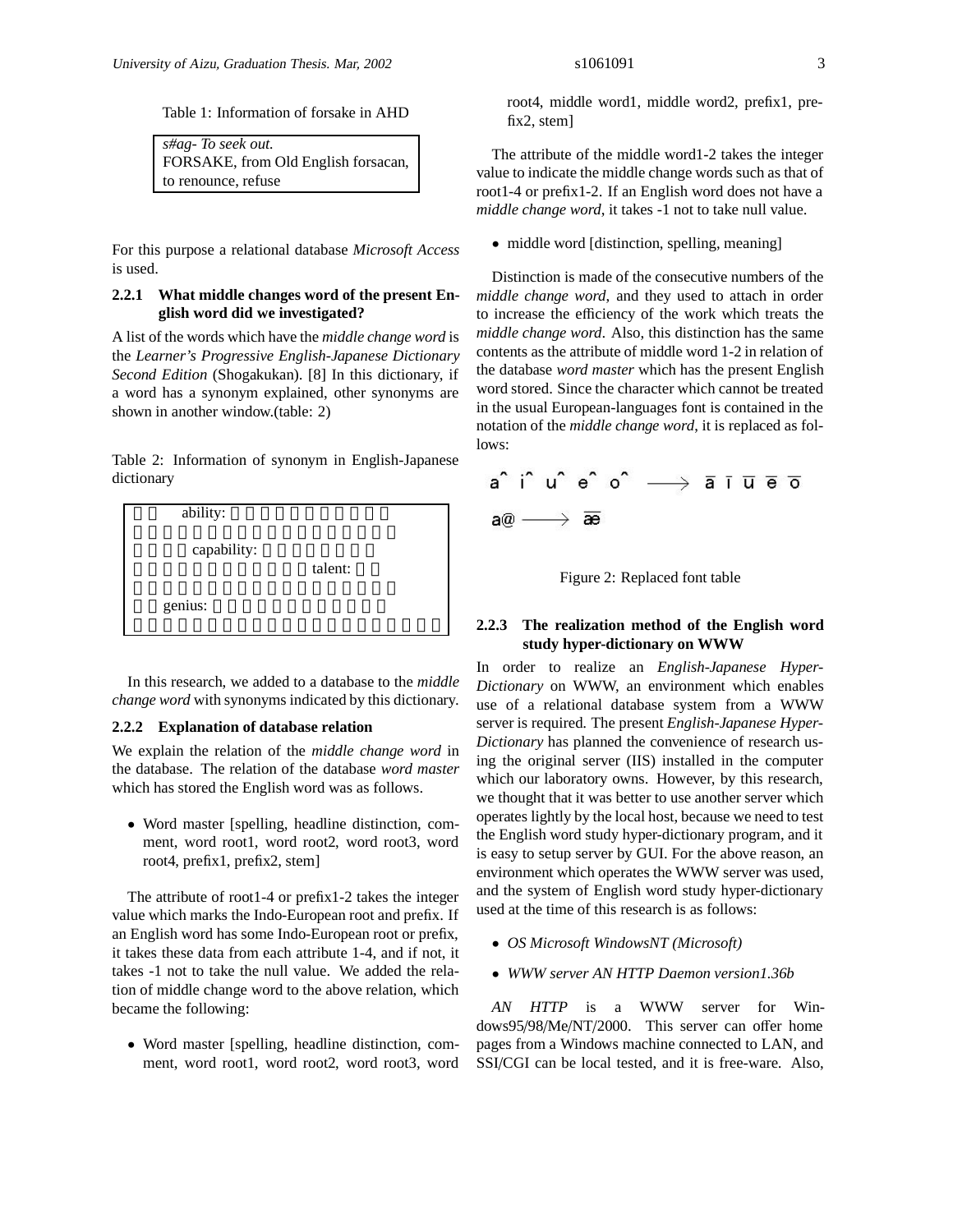the test of CGI operation can run PC which is not connected to a network. Detailed information is indicated by the creator's home-page at (http://www.st.rim.or.jp/ nakata/). This server program is not suitable for many people's use, but only for test of research and development, because this program can treat CGI by a stand-alone computer, and it is easy to carry out a server setup.

- Relational database system *Microsoft Access2000 (Microsoft)*
- Program language *Microsoft Visual Basic ver.6.0 (VB)(Microsoft)*

The BASIC compiler can create the execution file using the external runtime library. As a big feature, it is able to use a relational database system easily out of a program. A database can be controlled from a program without writing a complicated code. Past researchers developed the program in this programming language by these advantages. When a program is improved, since the advantage of this programming language is very attractive, we can utilize the past property. This research also uses this programming language. The structure of the English word study hyper-dictionary is shown below.



Figure 3: Structure of Hyper-Dictionary

#### **2.3 Bug fix**

Some fatal bugs exist in the present English word study hyper-dictionary. One bug is that there is a Indo-European root which cannot be searched. Some reasons for bugs like this include the problem in a program, the problem of a server, etc. Two examined as a reason which cannot be searched, as shown in the example below.

#### **2.3.1 Searching a word which has** *#*

First, if there is Indo-European root which has  $\bar{a}$ , or  $\bar{b}$ , etc, they are replaced by *#a*, *#b*, etc. When an Indo-

European root like a  $s\bar{a}g$ - are searched, this string is inputted as *s#ag-*. Then, in spite of registering the Indo-European root into the database, the result in which the Indo-European root is not registered occurs. It becomes clear that *#* is recognized as a special character which has the arbitrary integers of *0-9* in the programming language VB. In order to *#* is recognized not as a special character but normal character by VB, just to attach [] to the both ends. Then, in the program, we solved the problem of when the character sequence containing *#* was inputted, inserted [] before and after it to create a new character sequence with [].

#### **2.3.2 Overflow**

The second bug is when Indo-European root are searched, if there are 100 or more English words derived from it. Since there are more English words than the number of the arrangements for storing them, there is overflow, and a CGI error is occurs. For this problem, I made the number of derivation English words correspond to 400 words, and solved it. The number of English words derived from one Indo-European root is at most 200. But when a researcher tries to increase *Indo-European roots* or English words in the database, there may be *Indo-European roots* whose number of derivation English words is 200 or more. Even when this occurs, we thought that it was unnecessary to rewrite the program, so it is referred to as 400 in the margin.

## **3 Conclusion**

## **3.1 Consider about the focus to the middle change words**

When learning an English word, the concept of investigating a word from *middle change words* or Indo-European roots is seldom known. However, as described in sections 1.1 and 2.1, the merit of learning Indo-European roots and *middle change words* cannot be disregarded. By having included the information about middle change words in the English word hyperdictionary, it became easier to memorize an English word than before. A classification or explanation of chronological order was not able to describe a word which has two or more *middle change words*, since this was the first time that *middle change words* were classified. Moreover, the *middle change words* which were investigated were the parts of English words now registered into the present database, we feel it necessary to investigate *middle change words* of other English words not yet registered. However, these are so important that they should be examined as one research theme in the future.